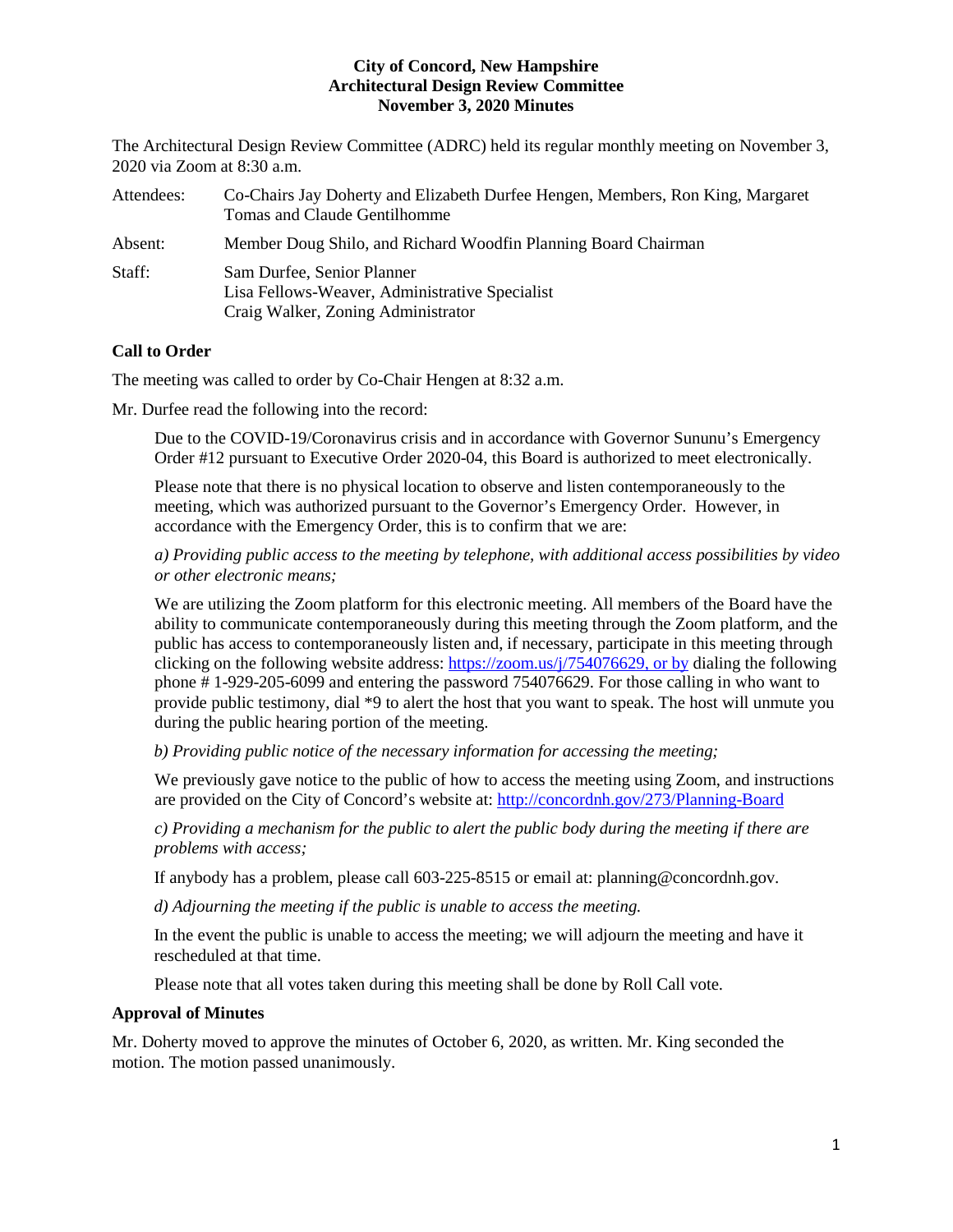# *Sign Applications*

- 1. Rite Aid requests ADR approval for the replacement of 4 internally illuminated wall signs and one internally illuminated freestanding sign at 165 North State Street in the Urban Commercial (CU) District.
- 2. Rite Aid requests ADR approval for the replacement of 2 internally illuminated wall signs at 24 Fort Eddy Road in the Gateway Performance (GWP) District.

The Rite Aid applications were addressed together.

Jason Gagnon of Sousa Signs represented the applications.

Mr. Gagnon stated that the proposal reflects a rebranding for Rite Aid. The applications are for the North State Street and Fort Eddy Road locations only. The South Street location is not being addressed at this time. He explained that the square footage will remain the same or be less. The letters are channel letter sets and will be internally illuminated. A reface of the pylon sign is proposed at the North State Street location.

Mr. Doherty asked if the pylon sign will be translucent white. Mr. Gagnon explained that the pylon sign is a white flexface. He noted that he is waiting to hear back from corporate about adding a white blocker material.

Ms. Hengen stated that "Pharmacy" in the pylon sign on North State Street is blue and on the building the letters are white. She asked if this is intended to be proposed this way. She explained that she feels it should be consistent. The blue lettering appears to flow better, is more visible and more legible. Mr. King agreed. Mr. Gagnon replied that the design is presented correctly.

Ms. Tomas made a motion, seconded by Mr. Doherty, to recommend approval of the proposed sign design, as submitted for both applications, with the condition that the pylon sign have a black out material behind the white of the sign and the color of "Pharmacy" for the building sign be changed to blue.

The motion passed unanimously with a roll call vote as follows:

Ms. Hengen – in favor Mr. Doherty – in favor Mr. King – in favor Ms. Tomas – in favor Mr. Gentilhomme – in favor

3. Caring Family Dentistry requests ADR approval for an amendment to two previously approved wall signs and a freestanding sign at 327 Loudon Road in the Gateway Performance (GWP) District.

Josh Messinger from Advantage Signs represented the application.

Mr. Messinger stated that the application was presented and approved last month; however, the applicant is proposing a new design. He explained that based on the large pylon sign, the applicant has decided to remove the tag line in the tooth and make the tooth larger.

Members agreed that the proposed design is simpler and is a great logo.

Mr. King made a motion, seconded by Mr. Doherty, to recommend approval of the proposed sign design, as submitted.

The motion passed unanimously with a roll call vote as follows: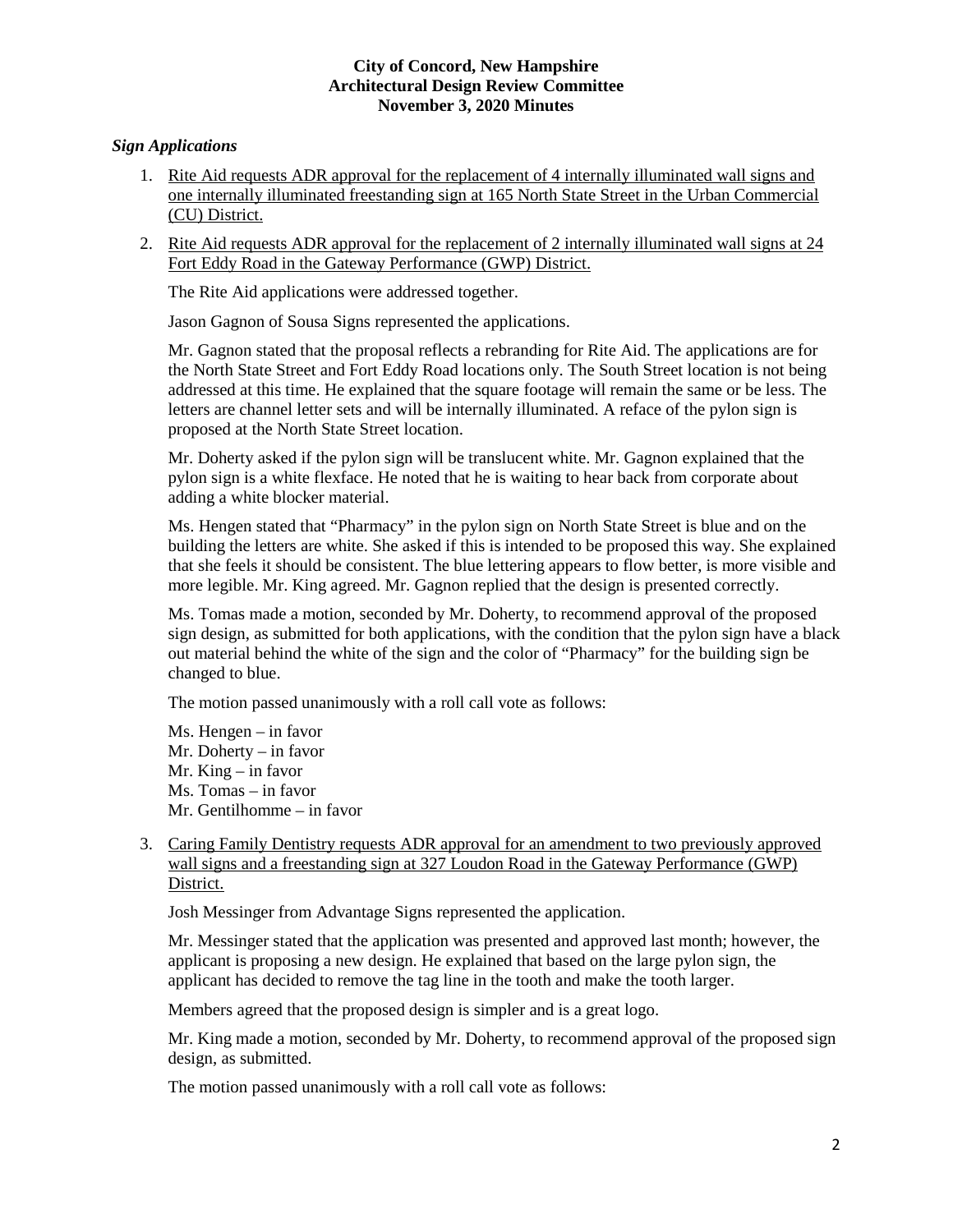- Ms. Hengen in favor Mr. Doherty – in favor Mr. King – in favor Ms. Tomas – in favor Mr. Gentilhomme – in favor
- 4. Greenlands OEP Corp. requests ADR approval for the replacement of an internally illuminated freestanding sign at 25 Manchester Street in the Gateway Performance (GWP) District.

No one was present to represent the application.

Mr. Durfee gave a brief overview of the proposal explaining that the applicant is moving to another location on Manchester Street.

Mr. Doherty asked about the white background. Mr. Walker stated that there is no restriction in this district.

Mr. Doherty made a motion, seconded by Mr. King, to recommend approval of the proposed sign design, as submitted, and to recommend that the white background have a black out panel so that only the letters will glow at night.

Ms. Tomas noted that the lower portion of the sign is also white with movable letters.

Mr. Walker commented about how the sign would fit in with other signage in the area.

Ms. Hengen commented that the sign will be well lit regardless if it is blacked out or not.

Mr. Doherty stated that the sign is well organized.

Mr. King referenced the smaller letters on the bottom of the sign. Ms. Hengen stated that this statement is for the person that is already on the site.

The motion passed unanimously with a roll call vote as follows:

Ms. Hengen – in favor Mr. Doherty – in favor Mr. King – in favor Ms. Tomas – in favor Mr. Gentilhomme – in favor

# *Major Site Plan/Subdivision Applications*

1. Burnell Johnson Architects, on behalf of CATCH Neighborhood Housing, presenting final building materials and elevations for the proposed multi-family housing development at 95 & 97 Village Street.

David Johnson Burnell Johnson Architects represented the application.

Mr. Johnson stated that the Committee requested they return to provide final proposals of materials and color schemes. Renderings and elevations were reviewed. Mr. Johnson explained that the proposal shows their intent to break up the buildings. The colors proposed are brown, red, and green. Horizontal siding is proposed as well as shakes. The trim for all buildings will be a medium brown; windows are proposed to be white. The shingles for the roof are a harbor slate color. The doors will be red or a rust color.

The lighting and landscaping plans were reviewed previously. Mr. Johnson did note that they have met the landscaping requirements and all lighting is compliant.